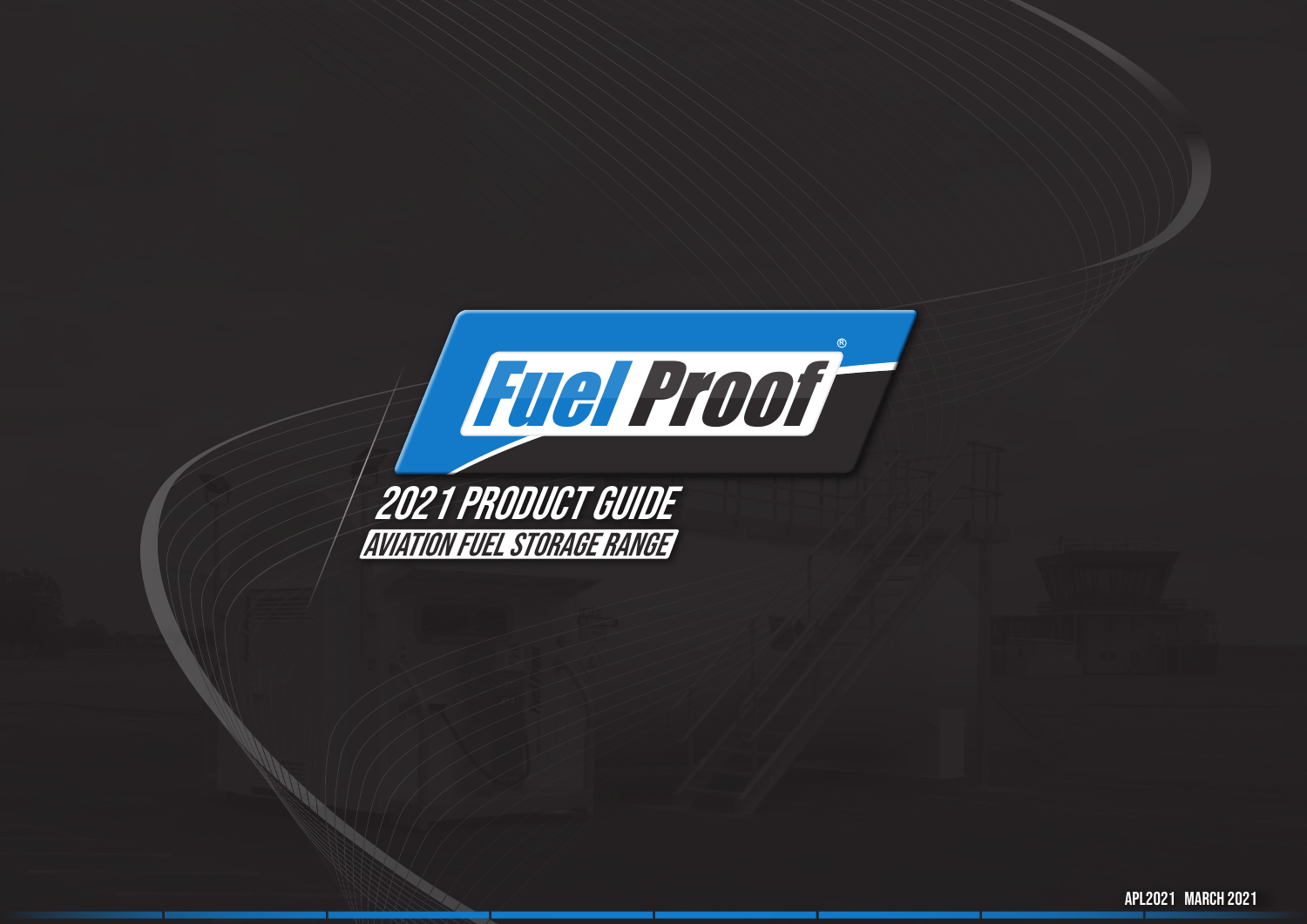

Fuel proof ltd Middleton Business Park Middleton Road **HEYSHAM LANCASHIRE** LA3 3FH

Tel: +44 (0)1524 850685 Fax: +44 (0)1524 850685 Web: www.fuelproof.co.uk e-mail: info@fuelproof.co.uk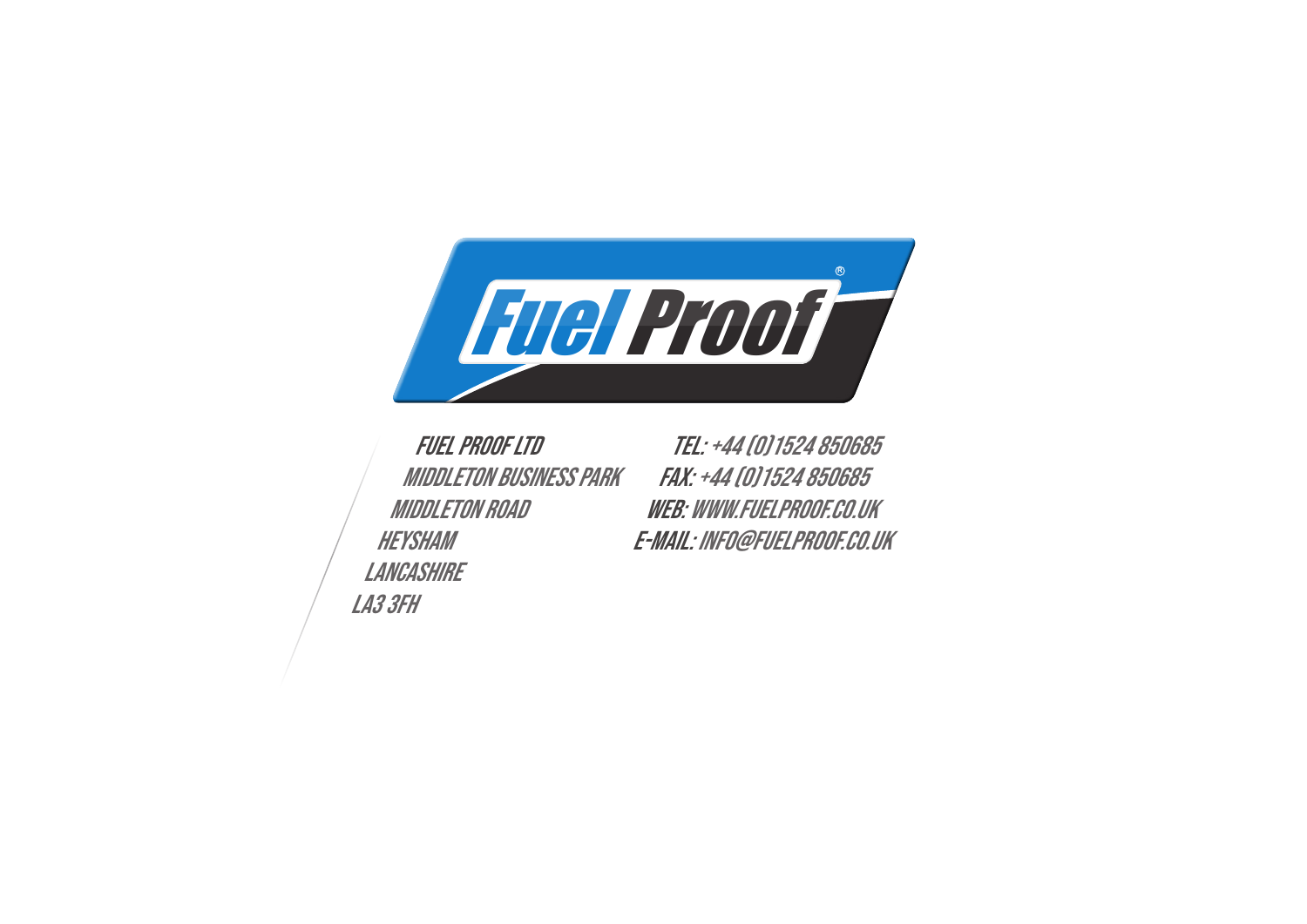### Bulk aviation fuel storage tanks - Clubman range bulk storage and refuelling system for Jet A-1 and avgas



10,000 litre Clubman bulk Jet A-1 tank



**SPENSING EQUIPMENT FOR** 

maximum efficiency and

**RELIARILITY** 



Full height fuel cabinet for easy access to dispensing and filtration equipment

### **OVERVIEW**

Fuel Proof's 'Clubman' range of bulk aviation fuel tanks are available in capacities from 3,000 to 10,000 litres. The tanks can be supplied with a choice of fuel dispensing equipment packages to suit a wide range of applications. Fully compliant with the Environment Agency PPG2 (Pollution Prevention) guidelines, this range of tanks have been designed and built with safety, security, and efficiency in mind. They are suitable for use with both Jet A-1 and Avgas.

# key features

- Double cylinder design with all-steel construction
- 110% bunded in accordance with Environment Agency PPG2 regulations
- Stainless steel inner tank
- Suitable for use with Avgas and Jet A-1
- Built in accordance with CAA guidelines for aircraft re-fuelling equipment
- High security specification
- Industry leading warranty

### product codes

| <b>CAPACITY</b> |                                    | <b>CODE</b> |
|-----------------|------------------------------------|-------------|
|                 | <b>3,200 LITRE</b> [703 GALLON]    | 080         |
|                 | <b>5,000 LITRE</b> [1,098 GALLON]  | 081         |
|                 | 7,500 LITRE [1,648 GALLON]         | 082         |
|                 | <b>10,000 LITRE</b> [2,197 GALLON] | 0821        |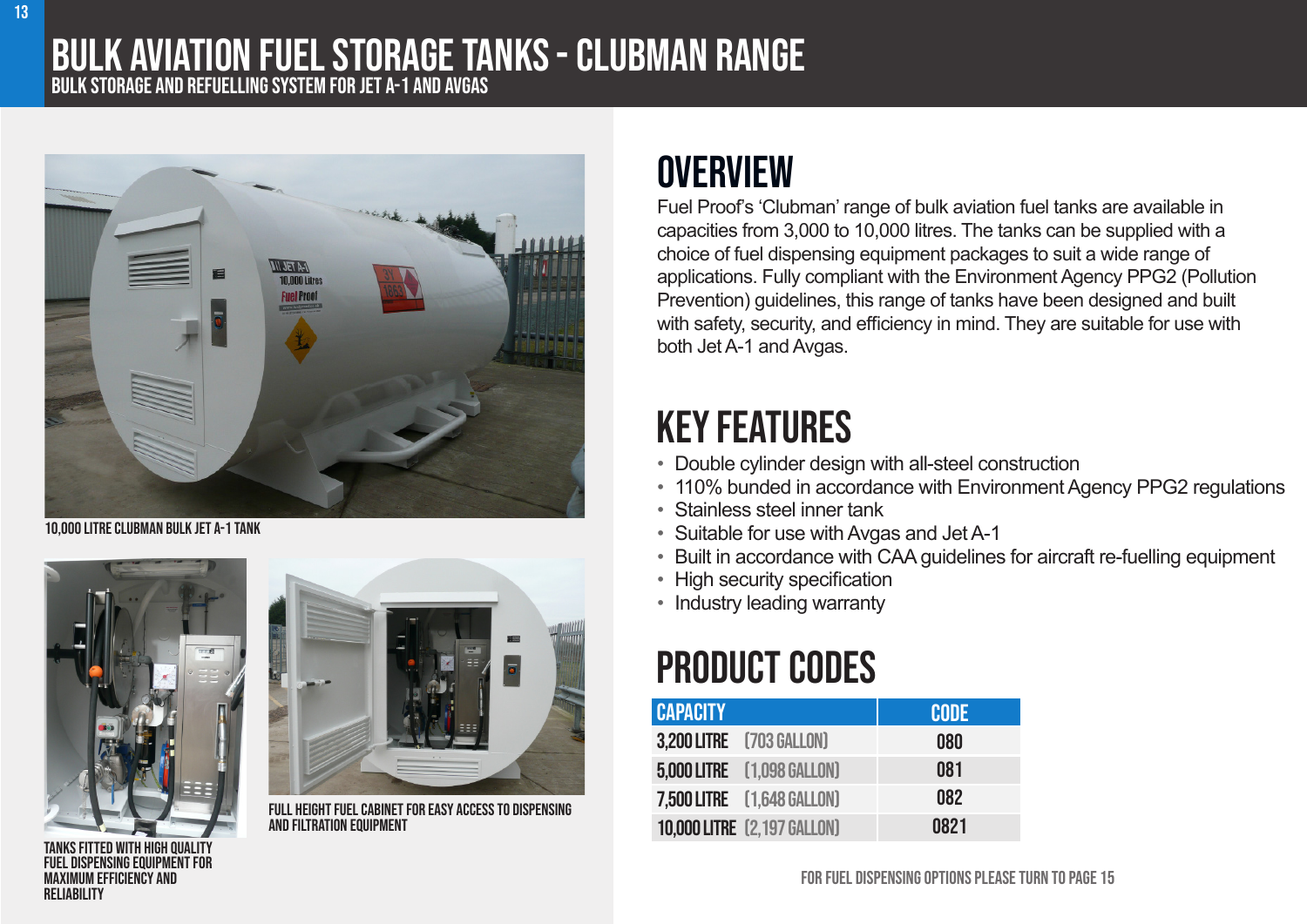#### bulk storage and refuelling system for Jet A-1 and Avgas Bulk aviation fuel storage tanks - Clubman range

## technical details

| <b>CAPACITY</b>      |                 | <b>LENGTH</b><br>[MM] | <b>WIDTH</b><br>(MM) | <b>HEIGHT</b><br>(MM) | <b>EMPTY WEIGHT</b><br>(KG) | <b>FULL WEIGHT</b><br>(KG) | <b>MAX. HOSE</b><br>LENGTH (M) | <b>CABINET DEPTH</b><br>(MM) | <b>STEEL THICKNESS</b><br><b>INNER TANK (MM)</b> | <b>STEEL THICKNESS</b><br><b>OUTER TANK (MM)</b> |
|----------------------|-----------------|-----------------------|----------------------|-----------------------|-----------------------------|----------------------------|--------------------------------|------------------------------|--------------------------------------------------|--------------------------------------------------|
| <b>3,200 LITRES</b>  | [703 GALLONS]   | 3000                  | 2080                 | 2200                  | 1450                        | 4106                       | 20                             | 772                          | 4                                                | 4                                                |
| <b>5,000 LITRES</b>  | [1,098 GALLONS] | 3500                  | 2080                 | 2200                  | 1750                        | 5900                       | 20 <sub>2</sub>                | 1116                         | 4                                                | 4                                                |
| <b>7,500 LITRES</b>  | [1,648 GALLONS] | 4500                  | 2080                 | 2200                  | 2100                        | 8325                       | 20 <sup>°</sup>                | 1119                         | 4                                                | 4                                                |
| <b>10,000 LITRES</b> | [2,197 GALLONS] | 4800                  | 2300                 | 2600                  | 2400                        | 10700                      | 20 <sub>2</sub>                | 1119                         | 4                                                | 4                                                |







### **TECHNICAL SPECIFICATION**

- Horizontal double skinned integrally bunded construction comprising of: Grade 304 stainless steel inner tank with bolted manway access. Heavy duty mild steel outer bund. 110% tank capacity
- Strong steel base with integral fork pockets; 40mm fall to sump low point
- 2 point lifting eyes suitable for lifting and moving empty tank
- Fill point & pump cabinet with anodised aluminium roller shutter door or heavy hinging steel door
- Fill point 2" BSP stainless steel with Self Climat OPD Overfill Valve DN50 type NT- Jet A1 / Avgas
- Suction line dip tube for fuel delivery  $-1\frac{1}{2}$  grade 304 stainless
- Unitop hydrostatic tank level contents gauge
- 1" stainless steel sump draw line, with sump pump in cabinet for fuel sampling
- Sample draw off point, inspection glass
- Shot blasted to SA 2.5 and painted in 2-pack polyurethane finish (standard colour White)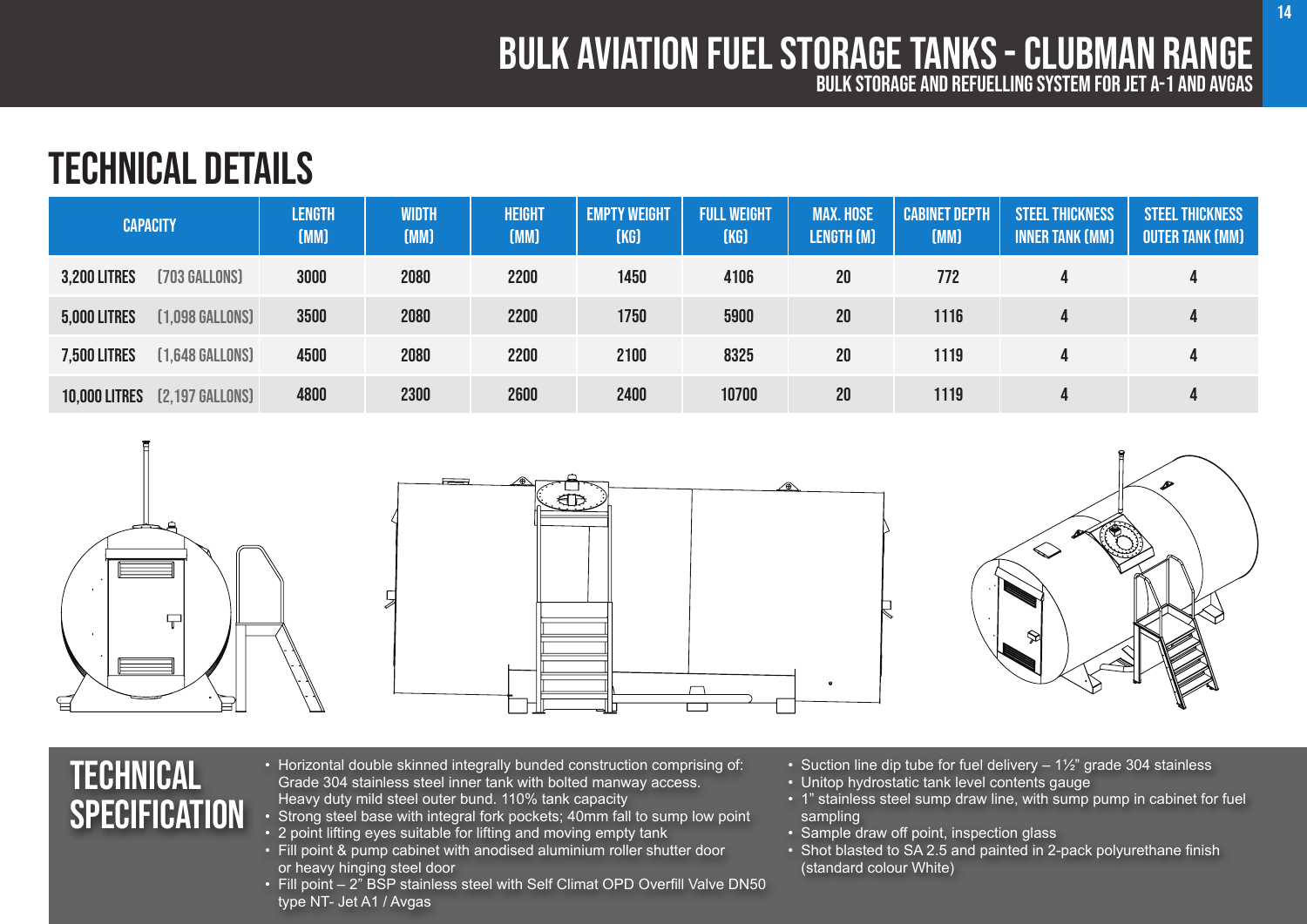